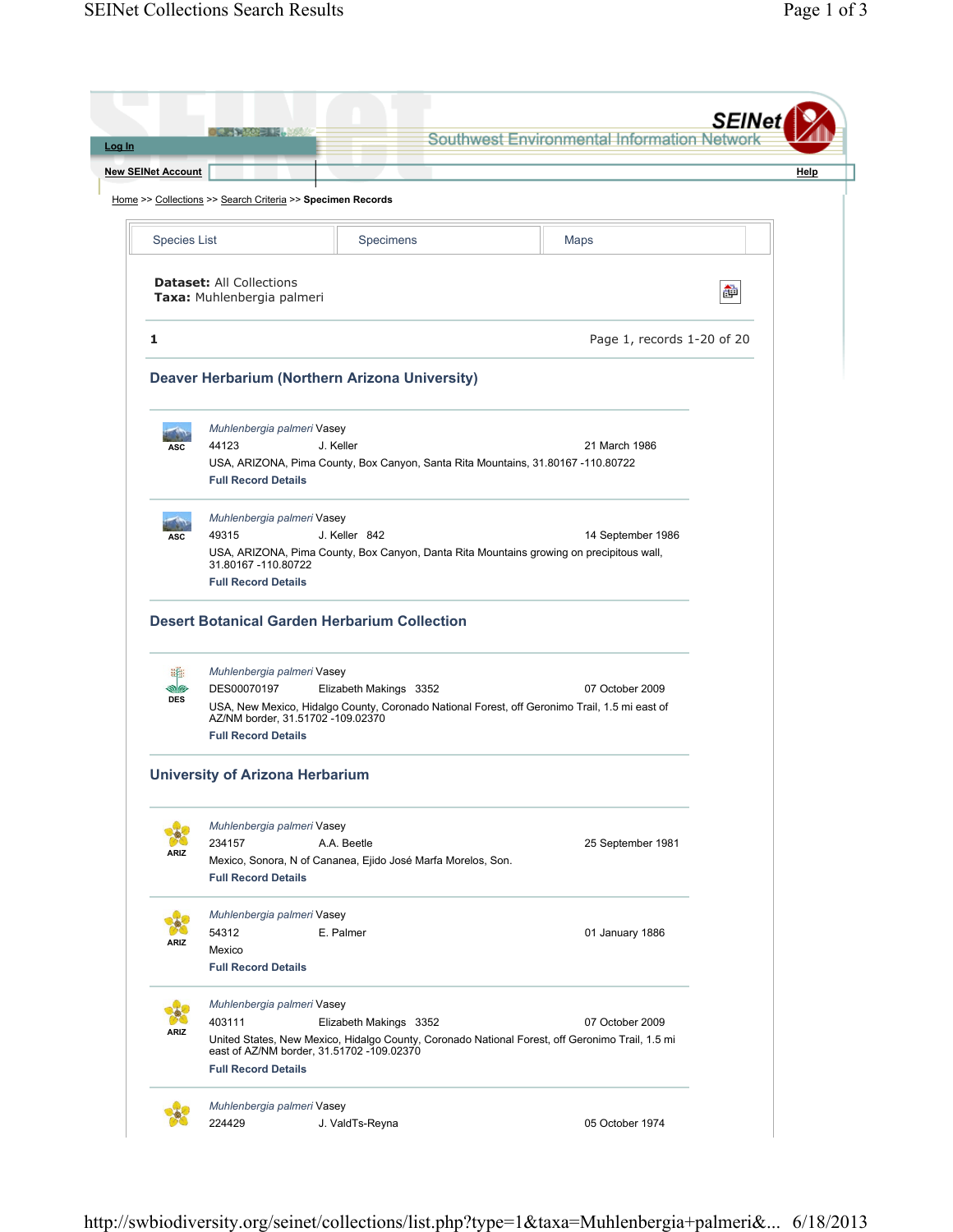| ARIZ | Mexico, Chihuahua, Madera, 10 km al N de Madera, Mpio. Madera, Chih.<br><b>Full Record Details</b>                                              |                   |
|------|-------------------------------------------------------------------------------------------------------------------------------------------------|-------------------|
|      | Muhlenbergia palmeri Vasey                                                                                                                      |                   |
|      | 347546<br>J.R. Reeder                                                                                                                           | 09 October 1953   |
|      | Mexico, Chihuahua, 14 mi S of Madera, Chih.<br><b>Full Record Details</b>                                                                       |                   |
|      | Muhlenbergia palmeri Vasey                                                                                                                      |                   |
| ARIZ | 348533<br>J.R. Reeder                                                                                                                           | 09 October 1953   |
|      | Mexico, Chihuahua, 14 mi S of Madera, Chih.<br><b>Full Record Details</b>                                                                       |                   |
|      | Muhlenbergia palmeri Vasey                                                                                                                      |                   |
| ARIZ | 348525<br>T.R. Soderstrom<br>Mexico, Chihuahua, 12 mi N of Chihuahua, on road to Cd. Juárez, Chih.<br><b>Full Record Details</b>                | 08 October 1959   |
|      | <b>US Forest Service Southwestern Region</b>                                                                                                    |                   |
|      | Muhlenbergia palmeri Vasey                                                                                                                      |                   |
|      | 5403<br>Elizabeth Makings 3352                                                                                                                  | 07 October 2009   |
| TEUI | USA, New Mexico, Hidalgo County, Coronado National Forest; off Geronimo Trail; 1.5 miles east of                                                |                   |
|      | AZ/NM border, 31.51702 -109.02370<br><b>Full Record Details</b>                                                                                 |                   |
|      | <b>Intermountain Herbarium (Utah State University)</b>                                                                                          |                   |
|      | Muhlenbergia palmeri Vasey<br>UTC00257689<br>P.M. Peterson 5681                                                                                 |                   |
| UTC  | USA, Arizona, Pima, Santa Rita Mts Box Canyon, 7 mi W of Hwy 83 on Forest Service Road 62,<br>31.79560 -110.79890<br><b>Full Record Details</b> | 17 September 1988 |
|      | <b>Rocky Mountain Herbarium</b>                                                                                                                 |                   |
|      | Muhlenbergia palmeri Vasey                                                                                                                      |                   |
|      | E. W. Hardies M-403<br>179847                                                                                                                   | 02 October 1939   |
|      | USA, Arizona, Pima, Box Canyon.                                                                                                                 |                   |
|      | <b>Full Record Details</b>                                                                                                                      |                   |
|      | Muhlenbergia palmeri Vasey                                                                                                                      |                   |
| RM   | 297188<br>John R. Reeder 5583                                                                                                                   | 22 November 1971  |
|      | USA, Arizona, Pima, Santa Rita Mountains: Box Canyon, 31.79796 -110.78956<br><b>Full Record Details</b>                                         |                   |
|      | Muhlenbergia palmeri Vasey                                                                                                                      |                   |
| RM   | 275947<br>Leslie N. Goodding A-9815                                                                                                             | 16 October 1939   |
|      | USA, Arizona, Pima, Box Canyon.<br><b>Full Record Details</b>                                                                                   |                   |
|      | Muhlenbergia palmeri Vasey                                                                                                                      |                   |
|      | 636864<br>Leslie N. Goodding 441-45                                                                                                             | 12 November 1945  |
|      | USA, Arizona, Pima, Baboquivari Mountains: Mousto Canyon.<br><b>Full Record Details</b>                                                         |                   |